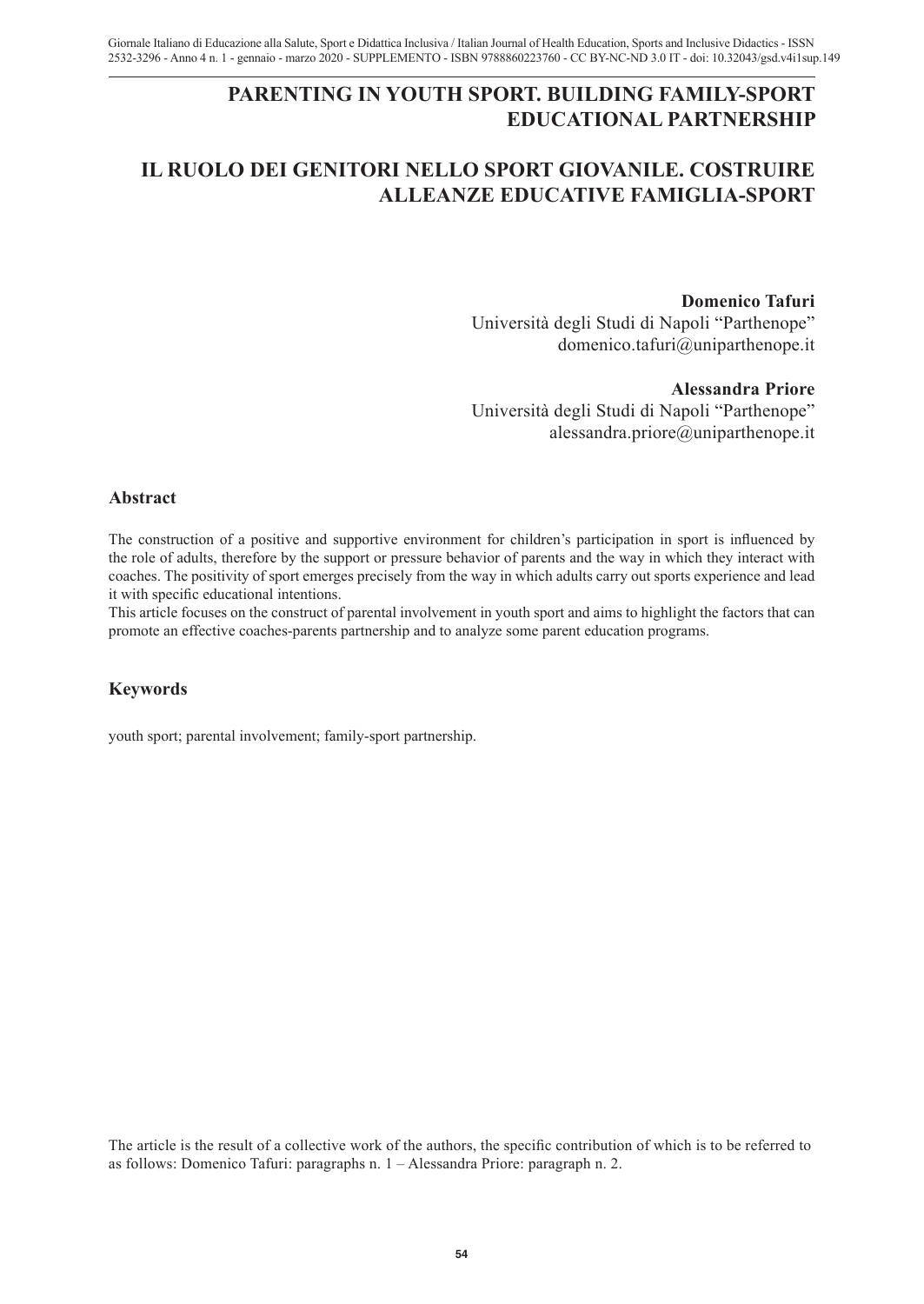### **1. The role of parents in children's sports experience**

The educational quality of sport is strongly influenced by the way in which adults surrounding it act; parents and coaches can help make sports places and times two significant dimensions of their educational experience. Mantegazza (1999) raises the question of the educational centrality of adult participation, and underlines how the positivity of sport emerges precisely from the way in which adults carry out sports experience and lead it more or less wisely.

The scientific attention on parents' involvement in children's sport has increased in recent decades, thanks to the contribution of several studies that have investigated the forms and effects of parents' participation in sport, as well as possible ways to build a positive and supportive environment for children's participation. Parent involvement is a multidimensional construct that refers to the thoughts and emotions associated with children's activities, and can be manifested through parent support and pressure behaviors (Leff & Hoyle, 1995; Stein, Raedeke & Glenn, 1999). In the first case the behavior is aimed at facilitating children's participation in sport, and is linked to positive results for children, such as enjoyment (Hoyle & Leff, 1997; Scanlan & Lewthwaite, 1986) and autonomy (Gagné, Ryan & Bargmann, 2003); in the second case the behavior is directive, controlling, conditioned by results that parents consider important and associated with negative effects on children (Gould, Lauer, Rolo, Jannes & Pennisi, 2008; Smith, Smoll & Passer, 2002).

When we talk about parents' involvement we refer to the way in which they influence their children's beliefs and participation in relation to sports activity, through three main dimensions: role models, beliefs, emotional support (Fredricks  $\&$  Eccles, 2005); they can guide the parents' behavior by leading, on the one hand to parental pressure, if parents show excessive expectations, on the other hand we to parental support, if parents provide encouragement.

However, according to the results of a cross-sectional survey carried out by Dorsch, Smith, and Dotterer (2016) it would seem that the distinction between parental pressuring and supportive behaviors is not so clear and linear in terms of positive or negative effects on children, but is rather related to the way in which parental behavior is perceived, and therefore to the various factors that can influence it. For example, it would seem that the timing of parental behavior and the context in which it occurs can change the perception and impact it has on children; parental behavior can be perceived differently if it occurs before, during or after the sports competition, or if it occurs in the family or sports context (Elliott & Drummond, 2017). Moreover, the way in which parental behavior is interpreted could be conditioned by some characteristics of parents and children, among which gender emerges, proving that male athletes seem to report higher levels of perceived parental pressure than female ones (Gustafasson, Hill, Stenling & Wagnsson, 2016), or by the quality of the parent-child relationship itself, which seems to positively affect the sports experience when it is centered on empathic dimensions (Burgess, Knight  $\&$ Mellalieu, 2016). These studies show that the dynamism and complexity of the interaction between different factors in the perception of sport parenting need to be investigated, in order to build a positive sports environment (Knight, Berrow & Harwood, 2017).

In the literature, the analysis of the factors causing adequate or inadequate parenting in sport is complemented by the definition of theoretical models on parental involvement, which seek to outline its ways of expression. Among the first models on parental involvement emerges the one elaborated by Hellestedt (1987; 1990; 1995) called *Parental Involvement Continuum*, which defines parents as under-involved, involved and over-involved. According to the model, under-involvement refers to disinterested and misinformed parent, moderate involvement represents the comfort zone, while over-involvement refers to excitable and fanatical parent. By including parents' involvement on a continuum too, other authors define the involvement by placing the "direct" and "indirect" modalities (Wylleman, De Knop, Ewing & Cumming, 2000) at the two extremes, i.e. "supportive parenting" and "conspicuous parenting" (use-value of the child to show the parent as self-sacrifice) (Grenfell & Rinehart, 2003). In order to create an exhaustive model compared to those present in the literature, Brackenridge and colleagues (2004;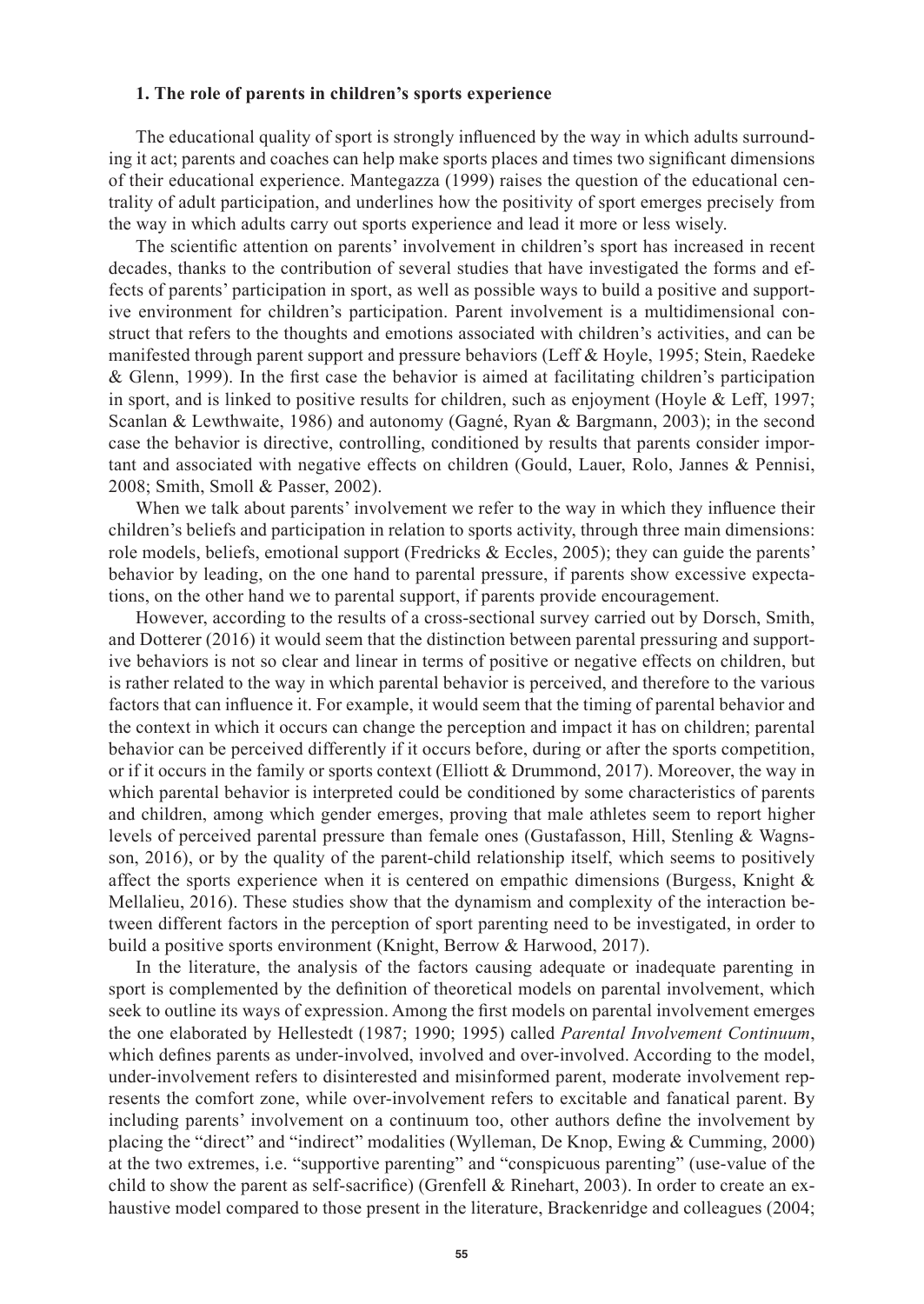2005), through the use of qualitative data, developed the *Activation States Model* that classifies the forms of parental involvement, describing the voices/discourses (what parents say), knowledge and experience (what parents know), feelings (what parents feel) and actions (what parents do/have done) which interact and are associated with different states of activation towards a subject – in this case children's sport. Born in the field of child protection in youth football, the model identifies the following states of activation: inactive, reactive, active, proactive, opposed and hyperactive, are associated with parent's engagement in children sport through the *Parent's Optimum Zone* (POZ) (Fig. 1). According to the model, the Optimum Zone represents the area in which the child athlete's satisfaction and parental engagement meet in a positive way. The evolution of the models shows that the initial scientific interest was aimed at the classification/ definition of the different strategies of parental involvement and the identification of the positive and negative involvement; the attention to the theoretical dimension has been supplanted by the attention to the dimensions that could be acted from the practical point of view and in agreement with this we have tried to identify the ways in which parental involvement is realized through language, thought, emotions and actions of parents.

A relevant aspect, though left unexplored until the end of the 90's, is the relationship between coach, athlete and parent (Brackenridge, 1998) from a systemic perspective, which has as its cardinal principles building around the sport of networks and educational alliances. According to Mantegazza "sport is not an educational agency in itself: the educational goals are heteronomic with respect to the sports logic in itself; the first task of sport is not to educate [...], the task of the male/female coach is to collaborate with parents who cannot obviously be excluded from discussions and comparisons on the work in the field or in the gym" (1999, p. 15 and 41). The issue of the collaboration between coaches and parents still remains a critical dimension of pratices; it unequivocally refers to some firm points that concern first and foremost the need to identify strategies which are functional to the involvement of parents in sports decisions, to making them proactive rather than reactive and sensitive to their children's learning outcomes. These aspects are included in the skills of the coach in order to recognize the positive contribution that the parent can make, to support empowerment and to build a relationship based on trust. From a communicative point of view this refers to interactions that foster the exchange of ideas, rather than linear and instructive ways that contribute to the establishment of relational barriers; just like when referring to the parent as a person in need of advice and with reduced expertise, or when trying to differentiate the educational responsibilities and clearly distinguishing between behaviors adopted at home, and those adopted in the sports context. In line with Bronfenbrenner's ecological model (1979), the family system and the sports system are characteristic life contexts for the education of children and adolescents, in view of which they are encouraged to interact and adapt themselves. The space between them, called mesosystem, is to be understood as a relational space in which to build the plot of a possible educational co-responsibility. The co-education project in which the family and sport are involved requires to be investigated more thoroughly, especially in view of the identification of educational strategies.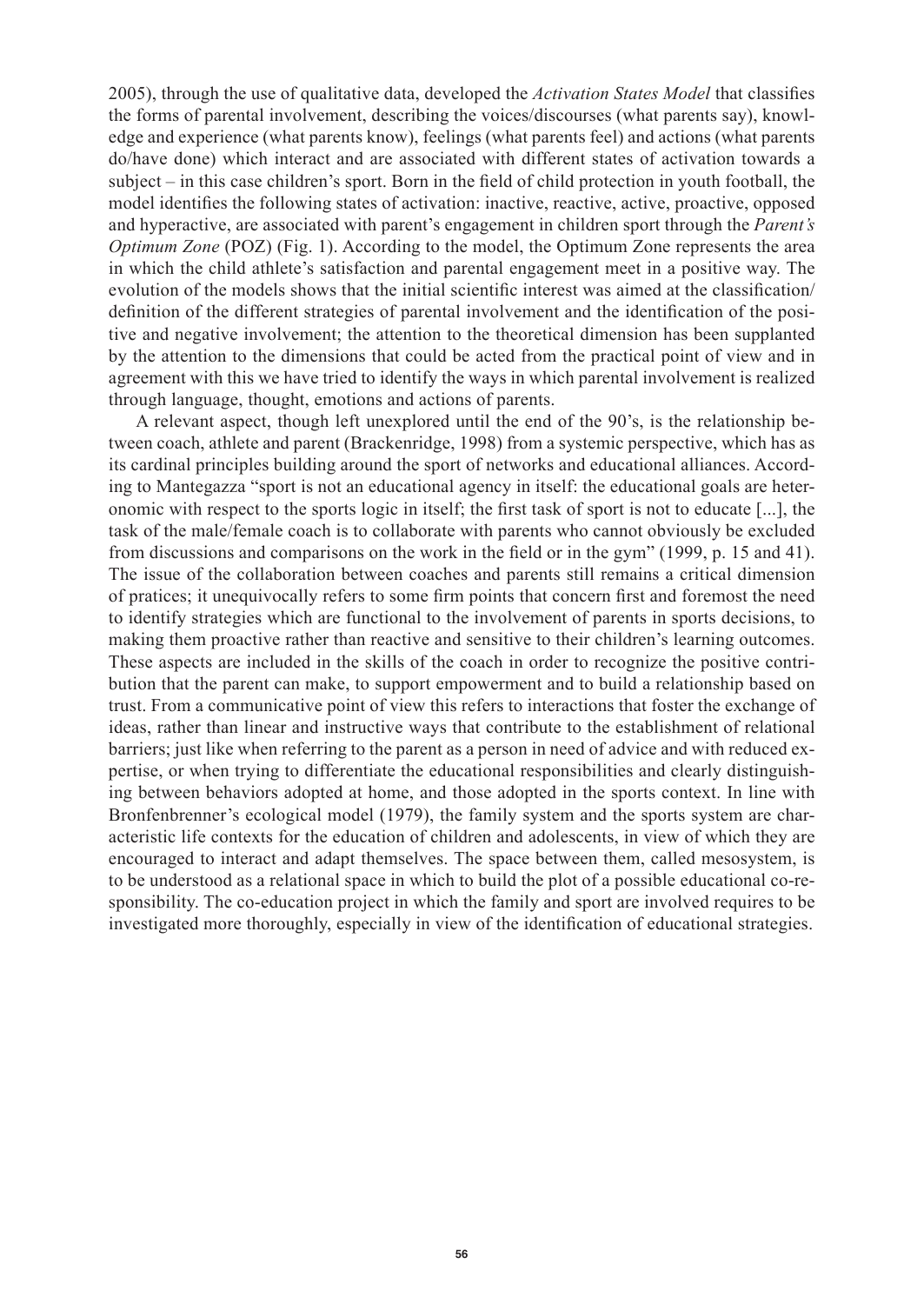

Fig. 1 *Parent's Optimum Zone* (POZ)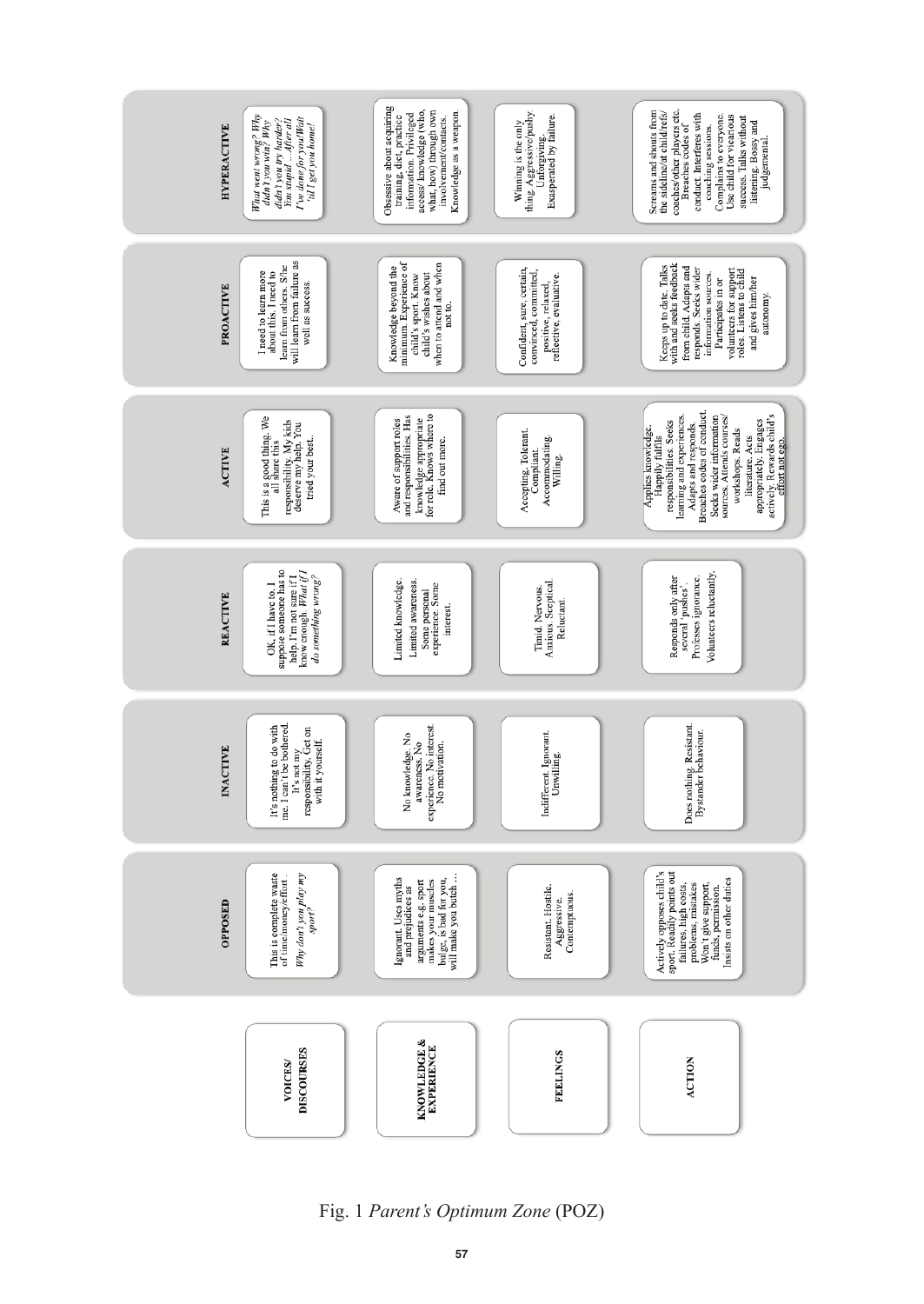## **2. Parent education programs**

There is a lack of empirical evidence in parent education programs, and we more often rely on practical suggestions (Dorch et *al*., 2016); the same applies to the link between parent involvement behavior and parent-child relationship. Although the influence between parent-child relationship quality and young athletes' sport enjoyment has been demonstrated (Horn & Horn, 2007; Ullrich-French & Smith, 2006), the impact of support or pressure behavior in sport on the parent-child relationship is not yet clear. To address this gap, some parent education programs have been tested,with the assumption that parents who follow a targeted learning program may change the quality of their involvement, and consequently, it impacts on the sports participation of their children. Starting from Bronfenbrenner's (1979) ecological theory, Dorch and colleagues (2016) have developed a program that could enhance children's motivation to continue participation in youth sport, reduce the perception of stress, have positive outcomes, health and well-being in children and adolescents. Through a pilot study, they implemented an evidence-based education program that includes a Sport Parent Guide and a Sport Parent Seminar, both based on a framework made up of seven categories (sections):

- *vouth sport participation*: it focused parents' attention on the reasons children participate in sports and the reasons they drop out of sports;
- *• developmental model:* it focused on the developmental processes that children go through as they ascend through the various levels of youth sport;
- *• participation rates:* the aims were to highlight *participation rates* in sport and to underscore the unlikelihood of children participating in various sports in high school, college, and/or professionally
- *• communication:* it offered parents strategies for communicating with their children, other parents, and coaches in organized youth sport;
- *• working with coaches:* it offered parents tips from athletes and coaches on how and when to communicate and offer feedback;
- *sport parent behavior*: it provided parents with tools for becoming effectively involved in their children's sport experiences; specifically, it outlined a range of parent verbal sideline behaviors and their potential consequences and highlighted what children report wanting and not wanting from parents before, during, and after competitions ;
- *positive sport parenting:* it focused on supportive parenting strategies, meeting the emotional demands of sport, forging healthy relationships, and choosing appropriate sport settings for children.

According to the model developed by Lafferty and Triggs (2014), i.e. the *Working With Parents in Sport Model* (WWPS-model), the goal of working with parents is to increase their empowerment so that they can proactively support their child athletes. Through their studies, the researchers have come to outline the connection between parental behavior, especially negative parental behavior, and the potential problems, by analyzing it across 3 areas of relevance: parent knowledge and understanding, emotional involvement, emotional control/management and behavioral management. The observations of parental behavior in the first area of parental knowledge indicate that, when it is weak or superficial, it leads to two specific potential problems:

- inability to understand performance evaluation;
- become an expert quickly.

As for other areas - emotional involvement, emotional control/management and behavioral management - the observations show that these aspects can influence evaluation and attributions, especially when the parent is non-rational, emotionally driven and conditioned by the conspiracy theory. Such a condition could lead to problems related to:

- losing sight of the path, due to the continuous social comparison and the obsession with other performers;
- living life through the child, often associated with high investment in sporting child and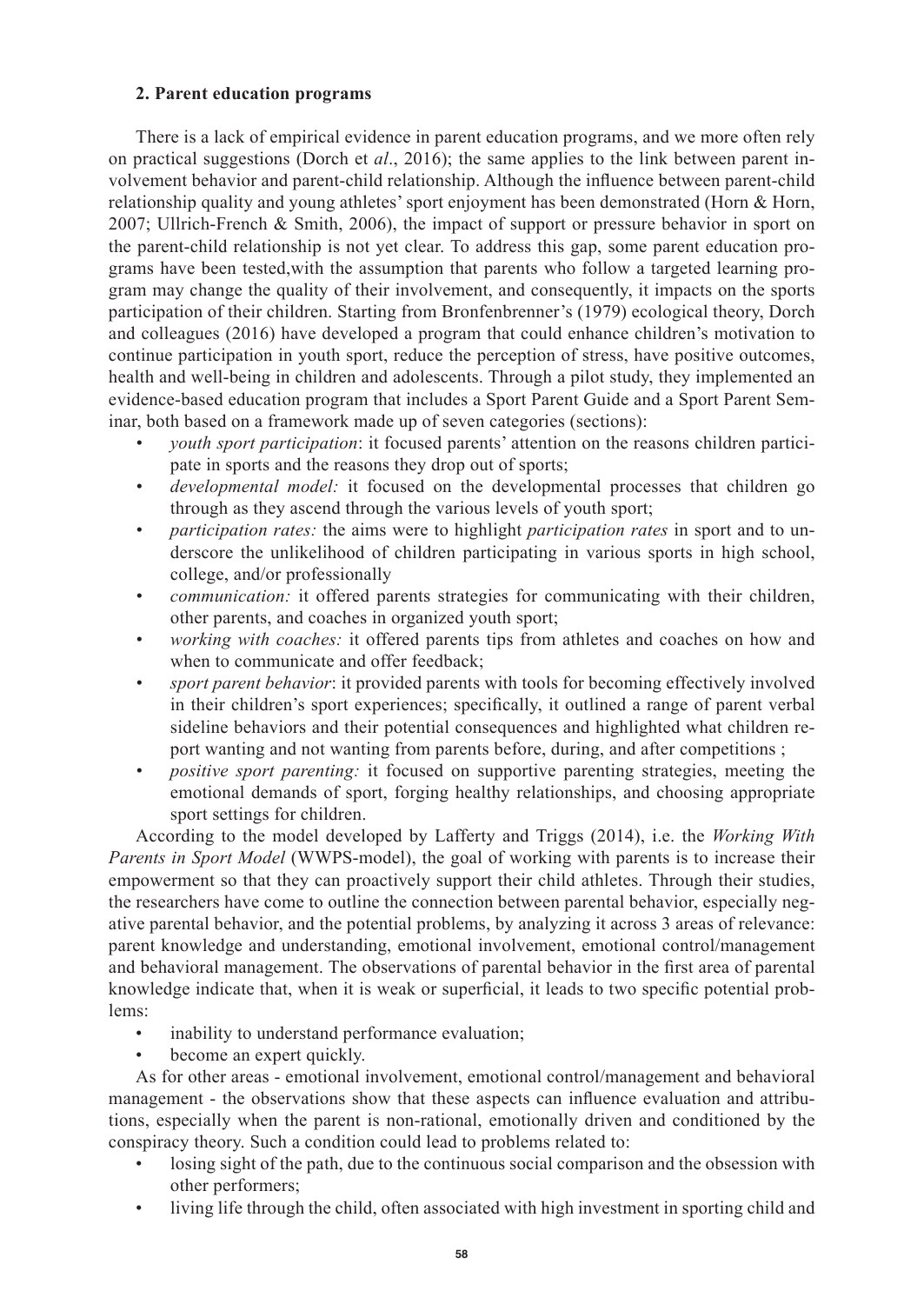expectations of success;

- conditional support, meaning that parental supportive behavior is conditioned by the child's result and outcomes;
- performance blindness, occurring when the concentration is all on the final goal and the perspective of the performance with respect to peers is lost.

Each of these areas represents a dimension on which to activate the training work and facilitate positive parental behavior. For this reason, the theoretical model has been articulated by the authors from a practical point of view, according to a two-stage approach that provides guidelines for sport practitioners (Tab. 1). The first stage, *information sharing*, aims to enhance parents' knowledge about sport, sports procedures, relationships and roles and the outcomes concern the increase in understanding regarding performance development pathway, roles of the coach, and expectations of parents. The second stage, *behavior management*, aims to work on parents 'skills to create a positive sporting environment and to help parents understand how their own emotional reactions can negatively impact upon performance. This stage is divided into two sections; one is dedicated to emotional involvement, which focuses on investment and support to help parents to identify needs of their children and manage their behavior; the other is dedicated to emotional control/management, articulated into sport success and sport failure, and on how to use emotional regulation strategies to support children. The expected outcomes of this second stage are: unconditional support, emotional regulation, understanding the negative effects to irrational evaluation, and implementing coping strategies to support children's difficulties in sport.

| <b>STAGE</b>                                                                            | <b>AREA</b>               | <b>CORE COMPONENT AND KEY QUESTIONS</b>                                                                                                                                                                                                                                                                                                                                                                                                                                                     |
|-----------------------------------------------------------------------------------------|---------------------------|---------------------------------------------------------------------------------------------------------------------------------------------------------------------------------------------------------------------------------------------------------------------------------------------------------------------------------------------------------------------------------------------------------------------------------------------------------------------------------------------|
| <b>INFORMATION SHA-</b><br><b>RING</b><br>(Knowledge & Under-<br>standing of the sport) | The sport                 | What (if any) are the specific rules and regulations at this level of<br>performance?<br>What is the long term athlete development pathway?<br>What is expected of and from me by the sport?<br>How do they work together to ensure my son/daughter develops as<br>both an athlete and person?                                                                                                                                                                                              |
|                                                                                         | <b>Procedures</b>         | What are the key policies relevant to athlete confidentiality?<br>What ethical principles guide practice and the sharing information?<br>What channels of communication are used to convey information?<br>How is young athlete development monitored?<br>What are the key performance indicators?<br>What is the selection process?<br>What is the appeals procedure?<br>What support mechanisms are in place to support athlete during stage<br>transition (successful and unsuccessful)? |
|                                                                                         | <b>Roles</b>              | As a parent what the roles and responsibilities at this level?<br>Whose is involved in providing support for the young athlete's deve-<br>lopment?<br>What is the role of the squad coach/coaches?<br>How will they work and liaise with the athlete's home coach of club?<br>What is the role of the team manager?                                                                                                                                                                         |
|                                                                                         | <b>Relation-</b><br>ships | What are the channels of communication between those in the support<br>network?<br>Hoe will these groups work with parents?<br>Who is the first line of communication for parents?<br>How will information be shared?<br>What is the relationship between the squad and the home team/coach?                                                                                                                                                                                                |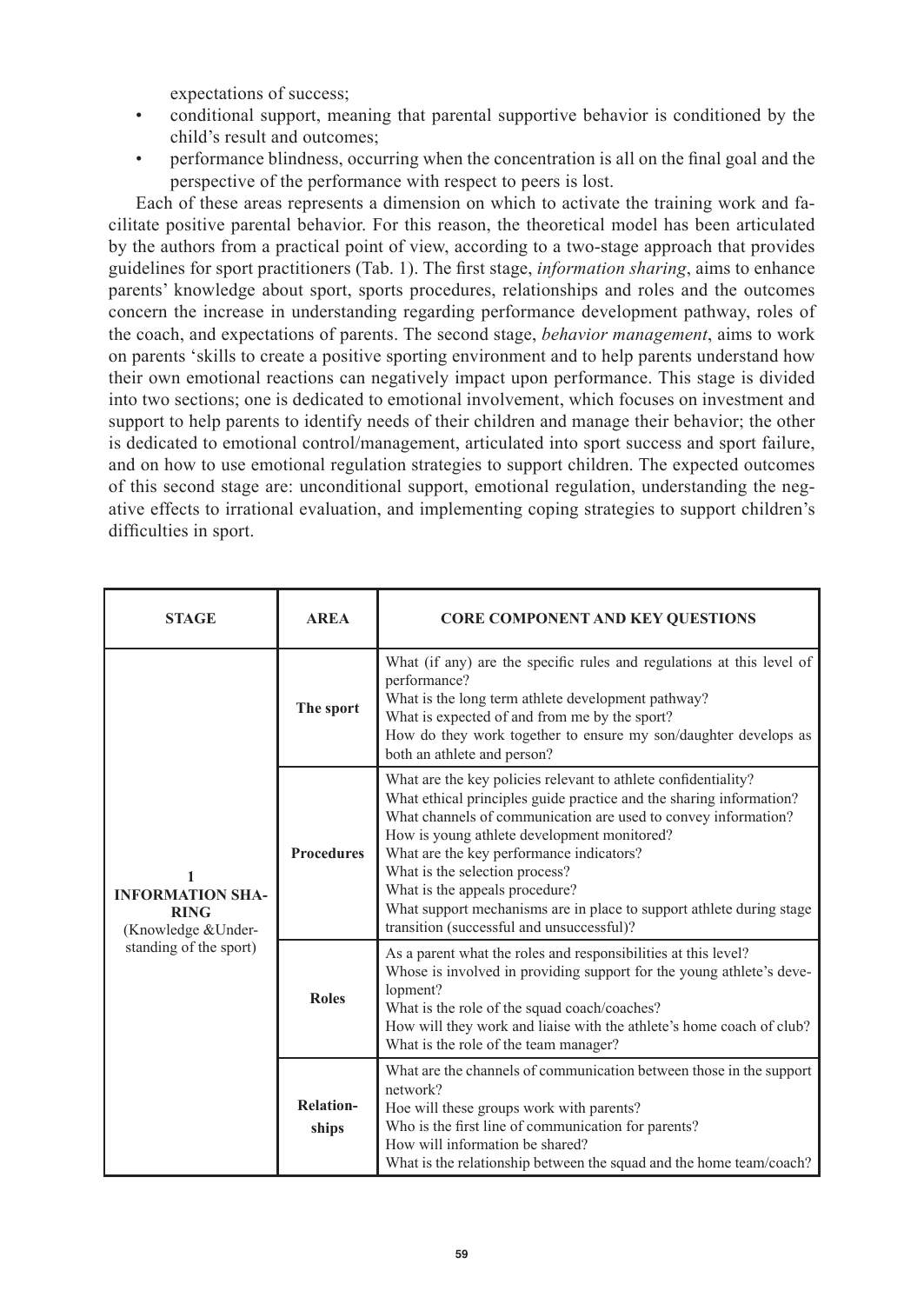| <b>BEHAVIOR MANA-</b><br><b>GEMENT</b> (Emotional<br>reaction) | <b>Emotional</b><br>Involvement                           | What is meant by emotional involvement?<br>How do we explain the relationship between emotional involvement<br>and positive parenting?<br>What is the impact of emotional involvement upon the performance<br>in this sport?<br>How does emotional involvement influence performance evaluation?<br>How does emotional investment change with time and what may be<br>the outcomes of this?<br>What is considered positive emotional involvement?<br>What is emotional support?<br>What are key ways of providing positive emotional support for the<br>young performer? |
|----------------------------------------------------------------|-----------------------------------------------------------|--------------------------------------------------------------------------------------------------------------------------------------------------------------------------------------------------------------------------------------------------------------------------------------------------------------------------------------------------------------------------------------------------------------------------------------------------------------------------------------------------------------------------------------------------------------------------|
|                                                                | <b>Emotional</b><br><b>Control</b> and<br>Manage-<br>ment | Emotional involvement and strategies for developing emotional con-<br>trol<br>Strategies for evaluating performance<br>Managing emotions when analyzing performance<br>Emotions and the formulation of attributions                                                                                                                                                                                                                                                                                                                                                      |

Tab. 1 Core component and key questions for stage 1 and 2 of WWPS-model (Lafferty & Triggs, 2014)

The aspects that unite the programs presented and that we can identify as key dimensions at the base of the construction of an effective sport-family partnership are: the area of communication-relationship, of emotional management and motor-sports performance. They represent three transversal instances of the family and sports context and essential points from which to plan training interventions, both with coaches and with parents. The informations, thoughts and emotions that the family builds around the children's sports experience shape sport on a daily basis. The role of parents is a value that influences sports participation and for this reason the relationships that sport builds with the "outside", in terms of educational co-responsibilities, are aspects to be clarified and placed at the center of coaching training. The space between sport and family is a space of possible widening of the educational potential through the forms of contanimation between the educational specificities of the two areas of life of the children. The programs described clarify the scope of the contribution that sport and the family give to the project of co-education, although there are different educational ways and goals expressed by the family and sport and, at times, still opposed.

#### **References**

Brackenridge, C.H. (1998). Healthy sport for healthy girls: the role of parents in preventing sexual abuse of girls in sport. *Sport, Education and Society*, 3(1), 59-78.

Brackenridge, C.H., Bringer, J.D., Cockburn, C., Nutt, G., Pawlaczek, Z., Pitchford, A., & Russell, K. (2004). The Football Association's Child Protection in Football Research Project 2002-2006: Rationale, design and first year results. *Managing Leisure – An International Journal,* 9, 30-46.

Brackenridge, C.H., Pawlaczek, Z., Bringer, J.D., Cockburn, C., Nutt, G., Pitchford, A., & Russell, K. (2005). Measuring the impact of child protection through Activation States. *Sport, Education and Society* 10(2), 239-256.

Bronfenbrenner, U. (1979). Contexts of Child Rearing: Problems and Prospects. *American Psychologist*, 34, 1 844-850.

Burgess, N.S., Knight, C.J., & Mellalieu, S.D. (2016). Parental stress and coping in elite youth gymnastics: an interpretative phenomenological analysis. *Qualitative Research in Sport, Exercise and Health*, 8, 237-256.